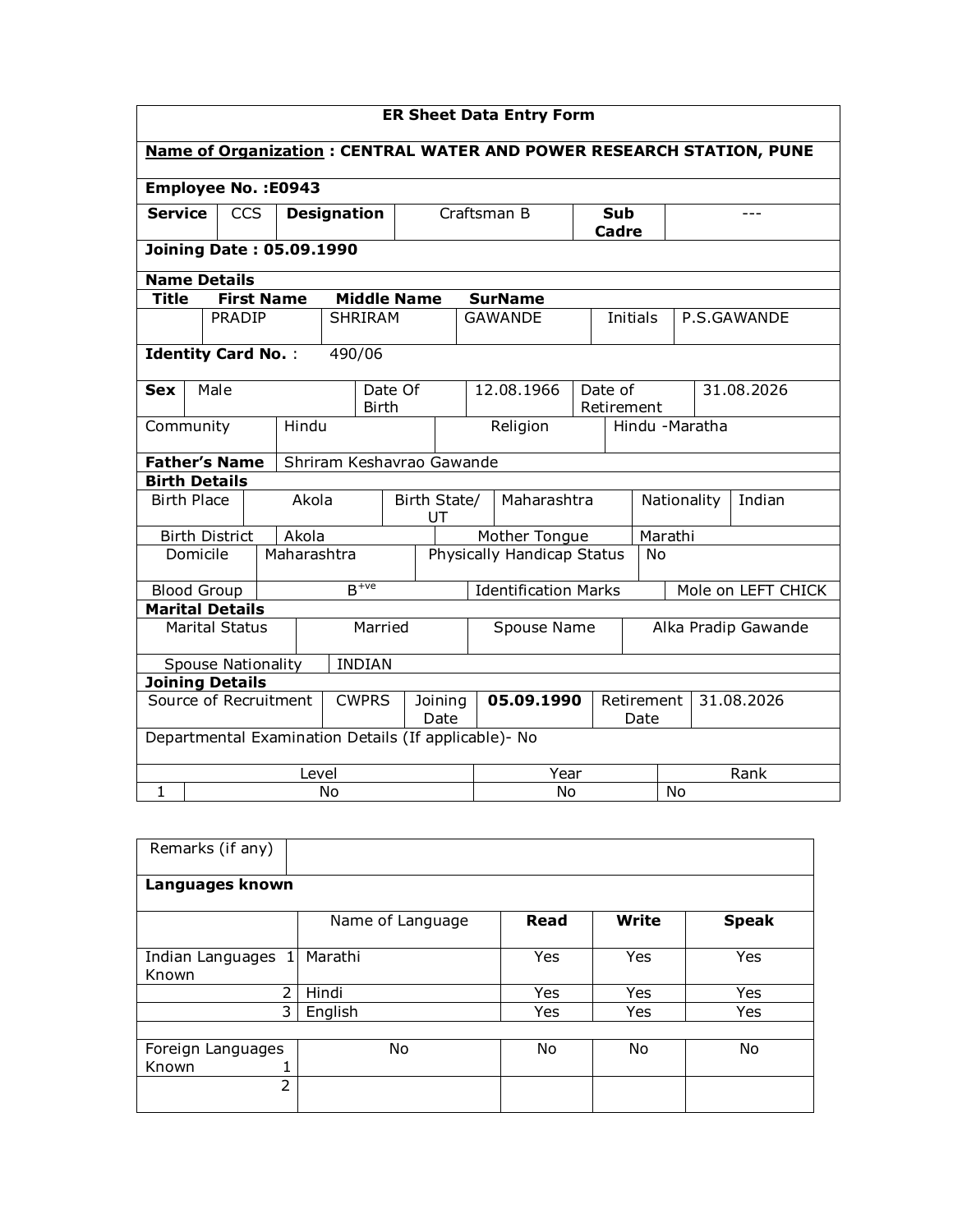## Details of deputation (if applicable)

| Name of the Office | Post held at that<br>time in parent office | Name of post<br>(selected for<br>deputation | Period of deputation |      |  |
|--------------------|--------------------------------------------|---------------------------------------------|----------------------|------|--|
|                    |                                            |                                             | Since                | From |  |
| Nil                | Nil                                        | Nil                                         | Nil                  | Nil  |  |

Details of Foreign Visit

| SI.<br>No. | Place of Visit | Date of<br>visit | Post held at<br>that time | Whether it<br>is a<br>personal or<br>official visit | Details of visit |
|------------|----------------|------------------|---------------------------|-----------------------------------------------------|------------------|
|            | Nil            | Nil              | Nil                       | Nil                                                 | Nil              |

Transfer/Posting Detail (if applicable)

| Place | Period of posting |      |  |  |  |  |  |
|-------|-------------------|------|--|--|--|--|--|
|       | Since             | From |  |  |  |  |  |
|       |                   |      |  |  |  |  |  |
|       |                   |      |  |  |  |  |  |
| Nil   | Nil               | Nil  |  |  |  |  |  |
|       |                   |      |  |  |  |  |  |
|       |                   |      |  |  |  |  |  |
|       |                   |      |  |  |  |  |  |

| Qualification (Use extra photocopy sheets for multi qualifications, experience, training, awards details) |                   |                   |                                              |  |                    |                             |                  |         |  |  |
|-----------------------------------------------------------------------------------------------------------|-------------------|-------------------|----------------------------------------------|--|--------------------|-----------------------------|------------------|---------|--|--|
| Qualification                                                                                             | Discipline        |                   | Specialization 1                             |  |                    |                             |                  |         |  |  |
| $12^{th}$ + ITI + NCTVT                                                                                   |                   |                   |                                              |  | <b>ELECTRICIAN</b> | Part time D.E. (Electrical) |                  |         |  |  |
|                                                                                                           |                   |                   |                                              |  |                    |                             |                  |         |  |  |
| Year                                                                                                      | Division          |                   |                                              |  | CGPA/ % Marks      | Specialization 2            |                  |         |  |  |
| 1986, 1991                                                                                                |                   |                   | I Class                                      |  | 71.96              |                             |                  |         |  |  |
|                                                                                                           |                   |                   |                                              |  |                    |                             |                  |         |  |  |
| Institution                                                                                               |                   |                   | University                                   |  | Place              |                             |                  | Country |  |  |
| GOVT. ITI Akola,                                                                                          |                   |                   | <b>Technical Board</b>                       |  | Akola, Pune        |                             |                  | India   |  |  |
| Govt. Polytechnic Pune                                                                                    |                   |                   |                                              |  |                    |                             |                  |         |  |  |
| <b>Experience</b>                                                                                         |                   |                   |                                              |  |                    |                             |                  |         |  |  |
| Type of Posting                                                                                           |                   |                   |                                              |  |                    | Level                       |                  |         |  |  |
| Group C                                                                                                   |                   |                   |                                              |  |                    |                             |                  |         |  |  |
| Designation                                                                                               |                   |                   | <b>Present Position</b>                      |  |                    |                             |                  |         |  |  |
| Pump Driver                                                                                               |                   |                   | Craftsman B                                  |  |                    |                             |                  |         |  |  |
| Ministry                                                                                                  |                   |                   | Department                                   |  |                    |                             |                  |         |  |  |
| Ministry of Water Resources, River                                                                        |                   |                   | Pump House Division, Central Water and Power |  |                    |                             |                  |         |  |  |
| Development and Ganga                                                                                     |                   |                   | Research Station, Pune-24                    |  |                    |                             |                  |         |  |  |
| Rejuvenation                                                                                              |                   |                   |                                              |  |                    |                             |                  |         |  |  |
| Office                                                                                                    |                   |                   |                                              |  |                    | Place                       |                  |         |  |  |
| Pump House Division                                                                                       |                   |                   | Pune-411024                                  |  |                    |                             |                  |         |  |  |
| Experience Subject                                                                                        |                   | Period of Posting |                                              |  |                    |                             |                  |         |  |  |
| Major                                                                                                     |                   |                   | Minor                                        |  |                    | From                        |                  | To      |  |  |
| Operations and Maintenance                                                                                |                   |                   |                                              |  |                    | 1990                        | <b>Till Date</b> |         |  |  |
|                                                                                                           | of Pumping System |                   |                                              |  |                    |                             |                  |         |  |  |
| Note:-Refer the Annexure to fill above Major, Minor Subjects and below given training subject             |                   |                   |                                              |  |                    |                             |                  |         |  |  |
| (minimum 1 week & above)                                                                                  |                   |                   |                                              |  |                    |                             |                  |         |  |  |
|                                                                                                           |                   |                   |                                              |  |                    |                             |                  |         |  |  |